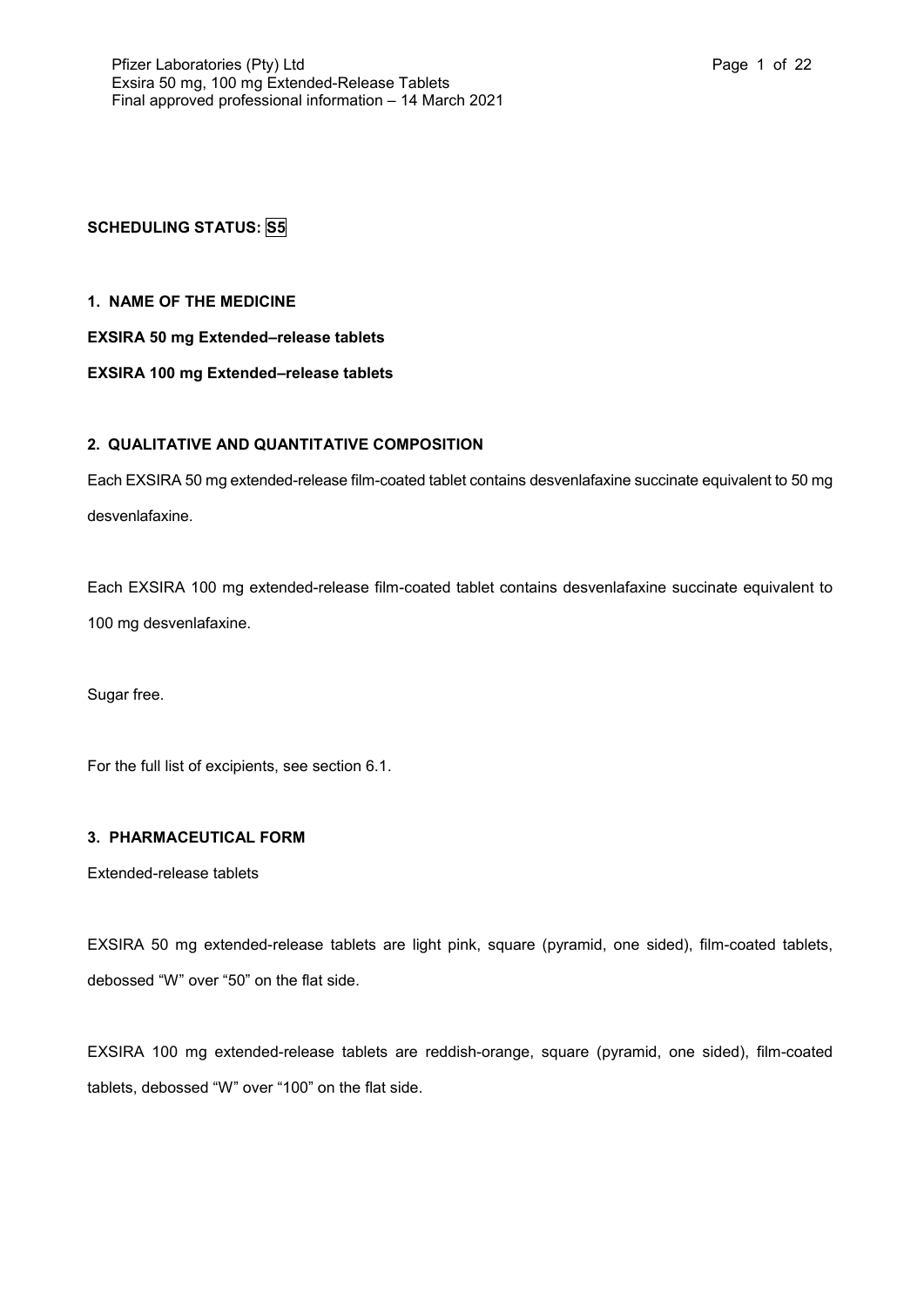### **4. CLINICAL PARTICULARS**

#### **4.1 Therapeutic indications**

#### *Major depressive disorder*

EXSIRA tablets are indicated for the treatment of major depressive disorder (MDD).

### **4.2 Posology and method of administration**

#### **Posology**

#### *Major depressive disorder*

The recommended dose for EXSIRA is 50 mg once daily, with or without food, with a maximum dose of 100 mg per day. The dose increase should occur gradually and at an interval of not less than 7 days.

## *Discontinuing EXSIRA*

Symptoms associated with discontinuation of EXSIRA, other SNRIs and SSRIs have been reported. Patients should be monitored for these symptoms when discontinuing treatment. A gradual reduction in the dose rather than abrupt cessation is recommended whenever possible. If intolerable symptoms occur following a decrease in the dose or upon discontinuation of treatment, then resuming the previously prescribed dose may be considered. Subsequently, the medical practitioner may continue decreasing the dose but at a more gradual rate (see sections 4.4 and 4.8).

### *Switching patients from other antidepressants to EXSIRA*

Discontinuation symptoms have been reported when switching patients from other antidepressants, including venlafaxine, to EXSIRA. Tapering of the initial antidepressant may be necessary to minimise discontinuation symptoms.

### **Special populations**

#### *Use in patients with renal impairment*

The recommended starting dose in patients with severe renal impairment (24-hr CrCl < 30 mL/min) or endstage renal disease (ESRD) is 50 mg every other day. Because of individual variability in clearance in these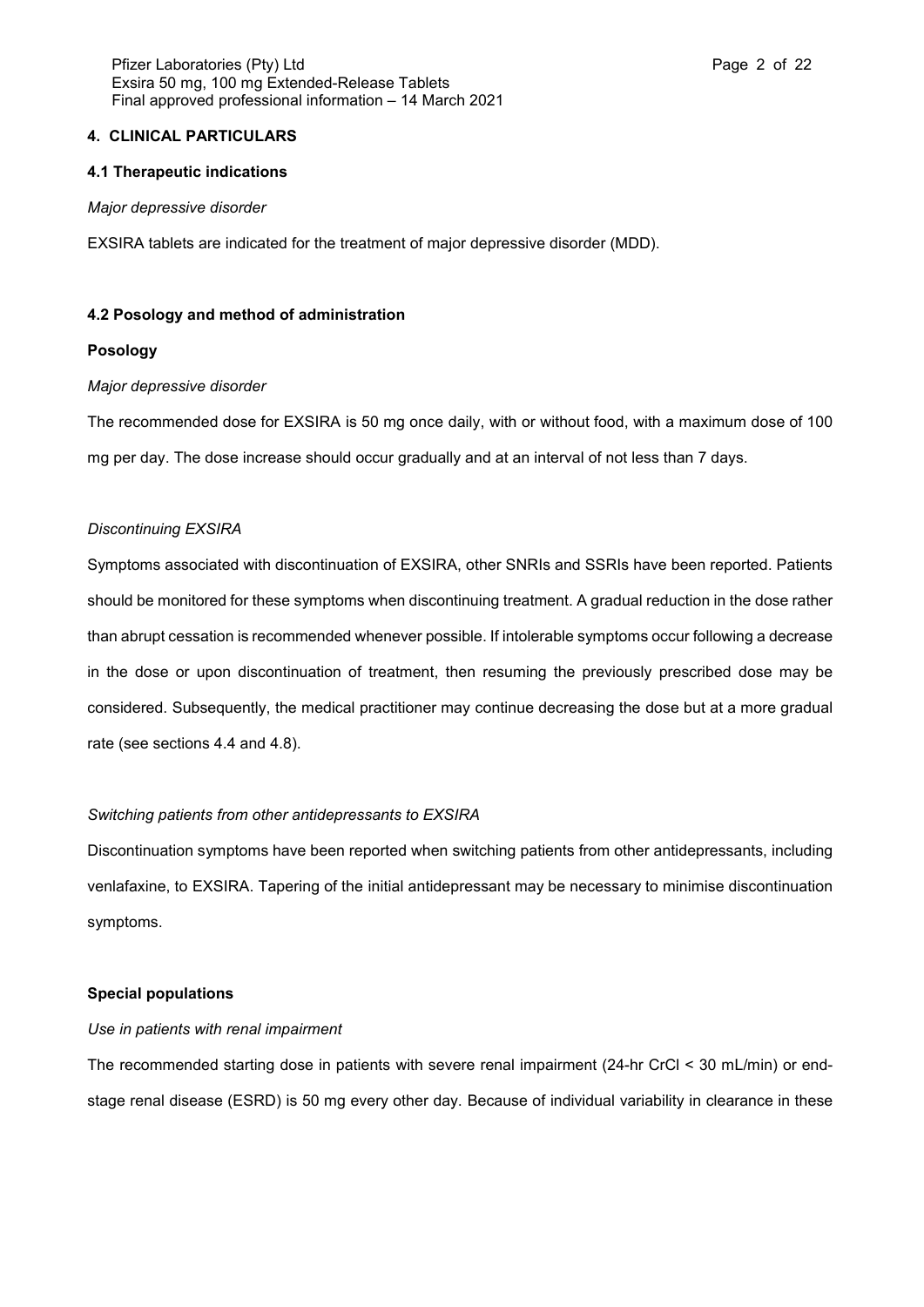## Pfizer Laboratories (Pty) Ltd **Page 3 of 22** Page 3 of 22 Exsira 50 mg, 100 mg Extended-Release Tablets Final approved professional information – 14 March 2021

patients, individualisation of dosage may be desirable. Supplemental doses should not be given to patients after dialysis (see section 5.2).

## *Use in patients with hepatic impairment*

No dosage adjustment is necessary for patients with hepatic impairment (see section 5.2).

## *Use in elderly patients*

No dosage adjustment is required solely on the basis of age; however, possible reduced renal clearance of EXSIRA should be considered when determining dose (see section 5.2 – *Elderly*).

## **Paediatric population**

Safety and efficacy in patients less than 18 years of age has not been established.

## **Method of administration**

For oral use.

## **4.3 Contraindications**

- Hypersensitivity to EXSIRA, venlafaxine hydrochloride or to any excipients in the EXSIRA formulation.
- EXSIRA is an inhibitor of both norepinephrine and serotonin reuptake. EXSIRA must not be used in combination with a monoamine oxidase inhibitor (MAOI), or within at least 14 days of discontinuing treatment with an MAOI. Based on the half-life of EXSIRA, at least 7 days should be allowed after stopping EXSIRA before starting an MAOI. Severe adverse reactions have been reported when therapy is initiated with SSRI/SNRI medicines such as EXSIRA soon after discontinuation of an MAOI and when an MAOI is initiated soon after discontinuation of SSRI/SNRI medicines. These reactions have included tremor, myoclonus, diaphoresis, nausea, vomiting, flushing, dizziness, hyperthermia with features resembling neuroleptic malignant syndrome, seizures and death (see section 4.5).
- Children less than 18 years of age, as safety and efficacy have not been established (see sections 4.4 and 4.8).
- Pregnancy and lactation (see section 4.6).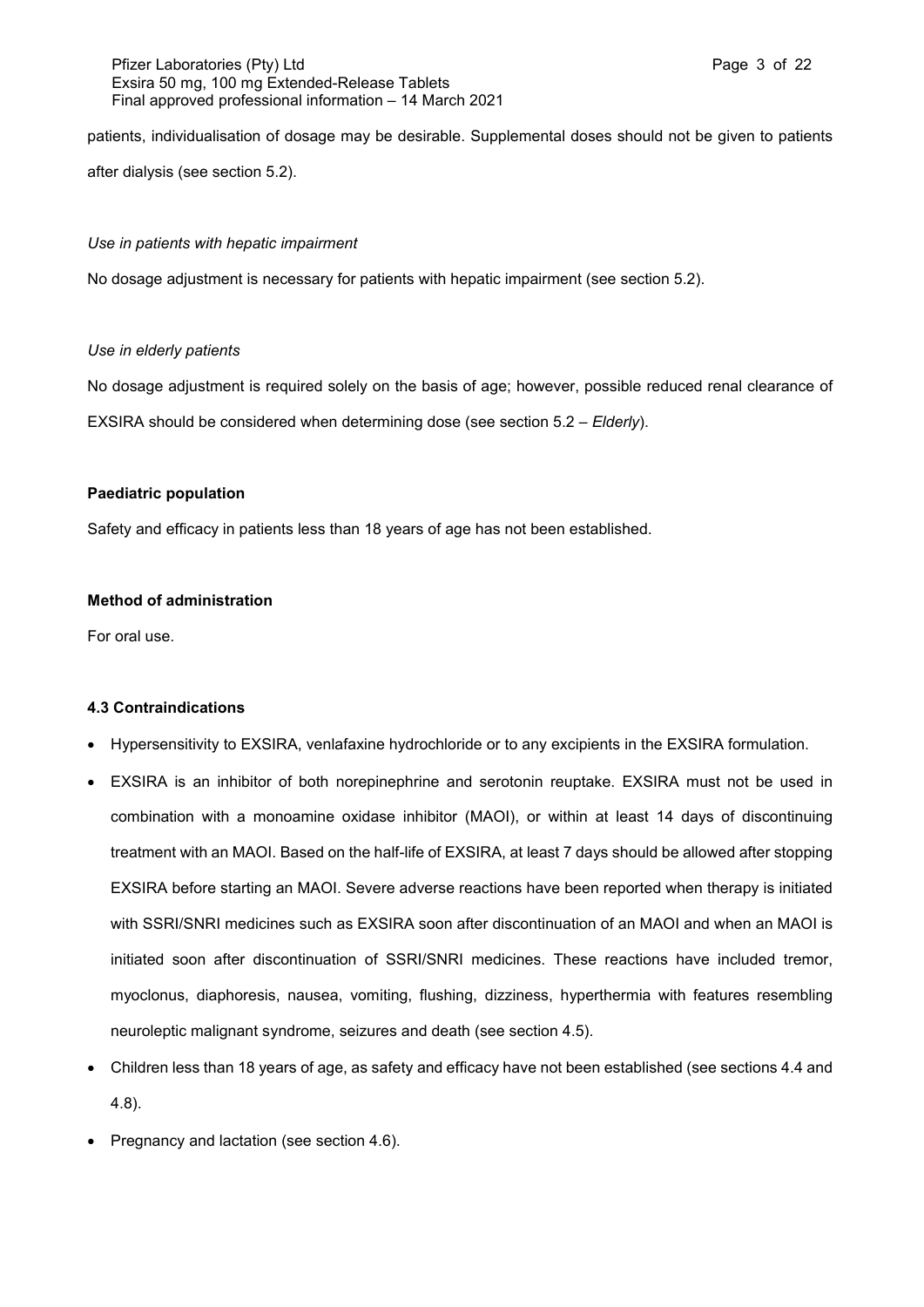## **4.4 Special warnings and precautions for use**

SSRIs/SNRIs may increase the risk of postpartum haemorrhage (see section 4.6 and 4.8).

#### *Clinical worsening of depressive symptoms, unusual changes in behaviour, and suicidality*

Patients with major depressive disorder may experience worsening of their depression and/ or the emergence of suicidal ideation and behaviour, whether or not they are taking antidepressant medicines. This risk may persist until significant remission occurs. A causal role, however, for antidepressant medicine in inducing such behaviour has not been established. Patients being treated with EXSIRA should, nevertheless, be observed closely for clinical worsening and suicidality, especially at the beginning of a course of therapy or at any time of dose changes, either increases or decreases.

Because of the possibility of co-morbidity between major depressive disorder and other psychiatric and nonpsychiatric disorders, the same precautions observed when treating patients with major depressive disorders should be observed when treating patients with other psychiatric and non-psychiatric disorders.

The following symptoms have been reported in patients being treated with antidepressants for major depressive disorder as well as for other indications, both psychiatric and non-psychiatric: anxiety, agitation, panic attacks, insomnia, irritability, hostility, aggressiveness, impulsivity, akathisia, hypomania, and mania. Although a causal link between the emergence of suicidal impulses has not been established, consideration should be given to changing the therapeutic regimen, including possibly discontinuing EXSIRA in patients for whom such symptoms are severe, abrupt in onset, or were not part of the patient's presenting symptoms.

If the decision is made to discontinue treatment, EXSIRA should be tapered (see section 4.2).

Short-term trials did not show an increase in the risk of suicidality with antidepressants compared to placebo in adults beyond the age of 24 years; there was a reduction in the risk of suicidality with antidepressants compared to placebo in adults age 65 years and older.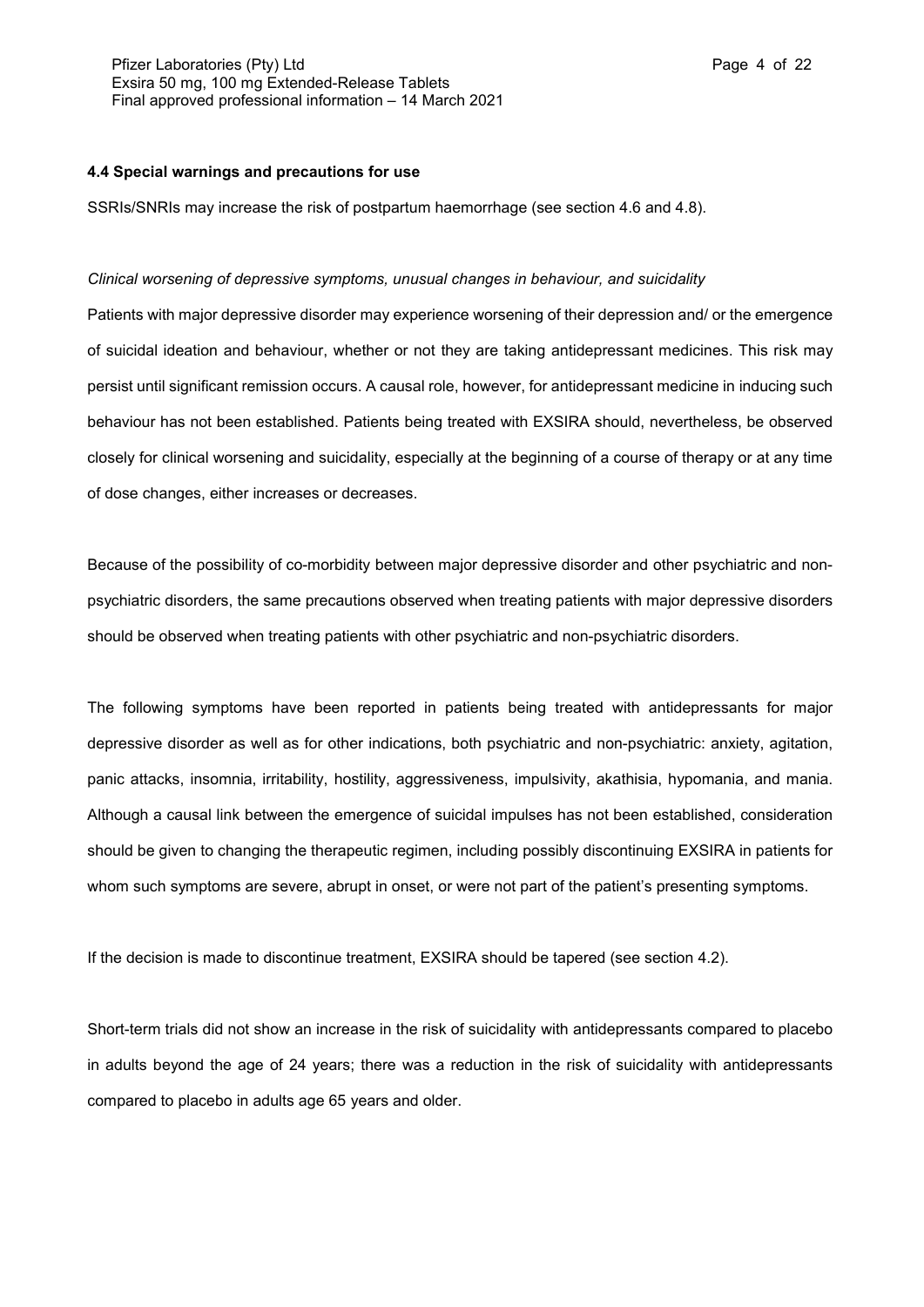### Pfizer Laboratories (Pty) Ltd **Page 5 of 22 Page 5 of 22** Exsira 50 mg, 100 mg Extended-Release Tablets Final approved professional information – 14 March 2021

There have been reports of hostility, suicidal ideation and self-harm with use of SSRIs in children under the age of 18 years.

#### *Mania/hypomania*

In clinical trials, mania was reported for 0,03 % of patients treated with EXSIRA. Activation of mania/hypomania has also been reported in a small proportion of patients with major affective disorder who were treated with other marketed antidepressants. EXSIRA should be used cautiously in patients with a history or family history of mania or hypomania (see section 4.8).

#### *Serotonin syndrome*

The development of a potentially life-threatening serotonin syndrome may occur with EXSIRA treatment, particularly with concomitant use of other serotonergic medicines (including SSRIs, SNRIs and triptans) and with medicines that impair metabolism of serotonin (including MAOIs). Serotonin syndrome symptoms may include mental status changes (e.g. agitation, hallucinations, and coma), autonomic instability (e.g. tachycardia, labile blood pressure, and hyperthermia), neuromuscular aberrations (e.g. hyperreflexia, incoordination) and/or gastrointestinal symptoms (e.g. nausea, vomiting, and diarrhoea) (see section 4.5).

The concomitant use of EXSIRA with serotonin precursors (such as tryptophan supplements) is not recommended.

### *Narrow-angle glaucoma*

Mydriasis has been reported in association with EXSIRA; therefore, patients with raised intraocular pressure or those at risk of acute narrow-angle glaucoma (angle-closure glaucoma) should be monitored (see section 4.8).

#### *Ischaemic cardiac adverse events*

In clinical trials, there were uncommon reports of ischaemic cardiac adverse events, including myocardial ischaemia, myocardial infarction, and coronary occlusion requiring revascularisation; these patients had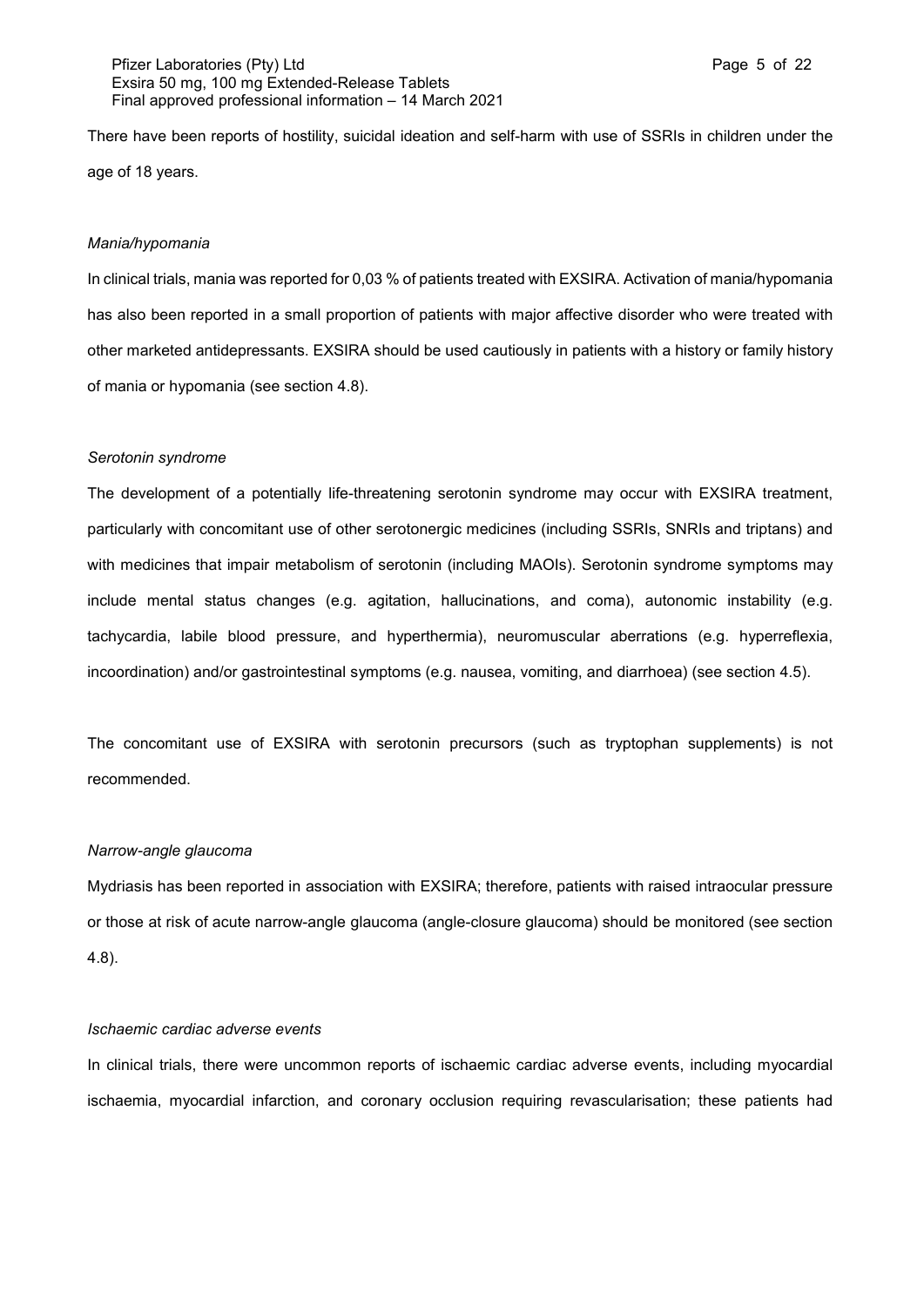### Pfizer Laboratories (Pty) Ltd **Page 6 of 22** and Page 6 of 22 Exsira 50 mg, 100 mg Extended-Release Tablets Final approved professional information – 14 March 2021

multiple underlying cardiac risk factors. More patients experienced these events during EXSIRA treatment as compared to placebo.

#### *Discontinuation symptoms*

Adverse reactions reported in association with abrupt discontinuation, dose reduction or tapering of treatment in MDD clinical trials at a rate of ≥ 2 % include: dizziness, withdrawal syndrome, nausea and headache. In general, discontinuation symptoms occurred more frequently with longer duration of therapy (see section 4.2).

#### *Adverse reactions leading to discontinuation of therapy*

The most common adverse reaction leading to discontinuation in at least 2 % of the EXSIRA-treated patients in the short-term trials, up to 12 weeks, was nausea (2 %); in the long-term studies, up to 11 months, no events lead to discontinuation in at least 2 % of the patients and at a rate greater than placebo in the double-blind phase.

## *Adverse reactions reported with other SNRIs*

Although gastrointestinal bleeding is not considered an adverse reaction for EXSIRA, it is an adverse reaction for other SNRIs and may also occur with EXSIRA.

#### *Effects on activities requiring concentration and performance*

#### *Interference with cognitive and motor performance*

The results of a clinical trial that assessed the effects of EXSIRA on behavioural performance of healthy individuals revealed no clinically significant impairment of psychomotor, cognitive, or complex behaviour performance. However, since any CNS-active medicine may impair judgement, thinking, or motor skills, patients should be cautioned about operating hazardous machinery, including automobiles, until they are reasonably certain that EXSIRA therapy does not adversely affect their ability to engage in such activities.

## *Abuse and dependence*

*Physical and psychological dependence*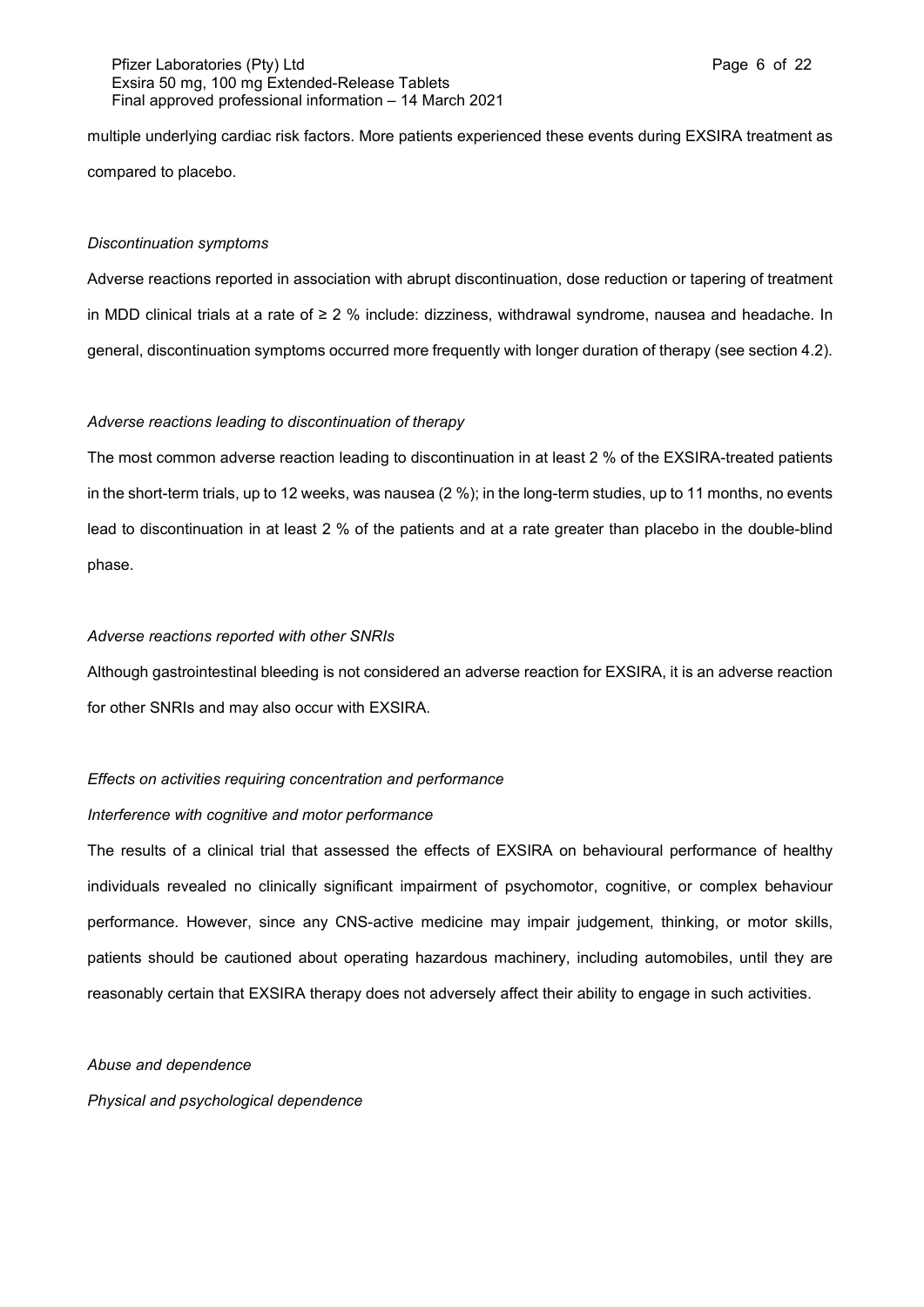### Pfizer Laboratories (Pty) Ltd **Page 7 of 22** and Page 7 of 22 Exsira 50 mg, 100 mg Extended-Release Tablets Final approved professional information – 14 March 2021

Although EXSIRA has not been systematically studied in preclinical or clinical trials for its potential for abuse, no indication of drug-seeking behaviour was seen in the clinical trials.

#### *Co-administration of medicines containing venlafaxine and/or EXSIRA*

EXSIRA is the major active metabolite of venlafaxine, a medicine used to treat major depressive, generalised anxiety, social anxiety and panic disorders. EXSIRA should not be used concomitantly with products containing venlafaxine hydrochloride or other products containing EXSIRA.

#### *Effects on blood pressure*

#### *Increased blood pressure*

Increases in blood pressure were observed in some patients in clinical trials, particularly with higher doses. Pre-existing hypertension should be controlled before treatment with EXSIRA. Patients receiving EXSIRA should have regular monitoring of blood pressure. Cases of elevated blood pressure requiring immediate treatment have been reported with EXSIRA. Sustained blood pressure increases could have adverse consequences. For patients who experience a sustained increase in blood pressure while receiving EXSIRA, either dose reduction or discontinuation should be considered.

Caution should be exercised in treating patients with underlying conditions that might be compromised by increases in blood pressure (see section 4.8).

Postural hypotension (see Use in elderly patients).

#### *Cardiovascular/cerebrovascular*

Caution is advised in administering EXSIRA to patients with cardiovascular, cerebrovascular, or lipid metabolism disorders. Increases in blood pressure and heart rate were observed in clinical trials with EXSIRA. EXSIRA has not been evaluated systematically in patients with a recent history of myocardial infarction, unstable heart disease, uncontrolled hypertension, or cerebrovascular disease. Patients with these diagnoses, except for cerebrovascular disease, were excluded from clinical trials (see section 4.8).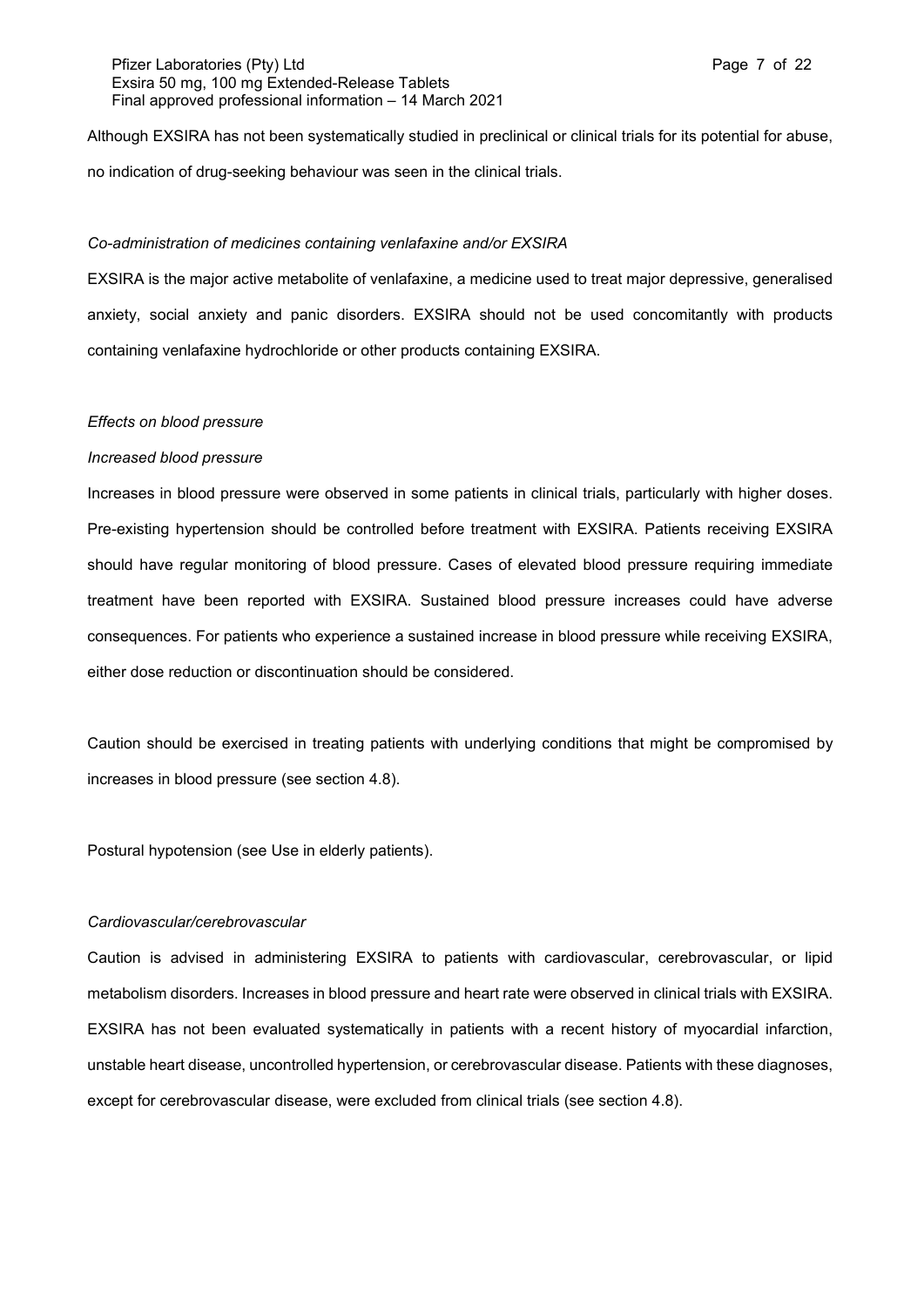### Pfizer Laboratories (Pty) Ltd **Page 8 of 22** and Page 8 of 22 Exsira 50 mg, 100 mg Extended-Release Tablets Final approved professional information – 14 March 2021

#### *Serum lipids*

Dose-related elevations in fasting serum total cholesterol, LDL (low density lipoprotein) cholesterol, and triglycerides were observed in clinical trials. Measurement of serum lipids should be considered during treatment with EXSIRA (see section 4.8).

#### *Seizures*

Cases of seizure were reported in pre-marketing clinical trials with EXSIRA. EXSIRA has not been systematically evaluated in patients with a seizure disorder. Patients with a history of seizures were excluded from pre-marketing clinical trials. EXSIRA should be prescribed with caution in patients with a seizure disorder (see section 4.8).

#### *Discontinuation effects*

During marketing of SNRIs (Serotonin and Norepinephrine Reuptake Inhibitors), and SSRIs (Selective Serotonin Reuptake Inhibitors) such as EXSIRA, there have been spontaneous reports of adverse events occurring upon discontinuation of these medicines, particularly when abrupt, including the following: dysphoric mood, irritability, agitation, dizziness, sensory disturbances (e.g. paraesthesias such as electric shock sensations), anxiety, confusion, headache, lethargy, emotional lability, insomnia, hypomania, tinnitus, and seizures. While these events are generally self-limiting, there have been reports of serious discontinuation symptoms.

Patients should be monitored when discontinuing treatment with EXSIRA. A gradual reduction in the dose rather than abrupt cessation is recommended whenever possible. If intolerable symptoms occur following a decrease in the dose or upon discontinuation of treatment, then resuming the previously prescribed dose may be considered (see sections 4.2 and 4.8)*.*

#### *Abnormal bleeding*

Medicines that inhibit serotonin uptake in platelets may lead to abnormalities of platelet aggregation. As with other medicines that inhibit serotonin-reuptake, EXSIRA should be used cautiously in patients predisposed to bleeding.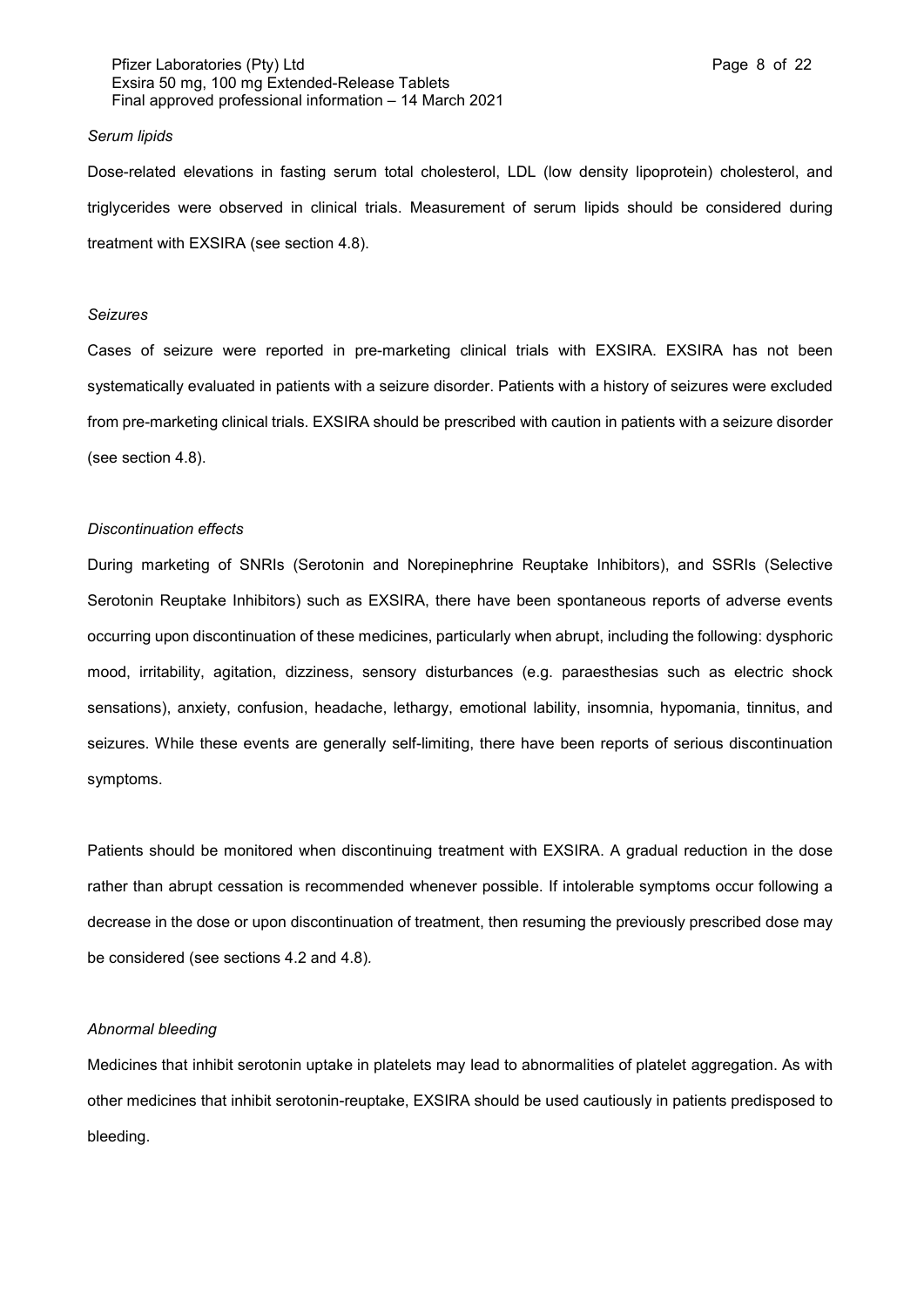#### *Hyponatraemia*

Cases of hyponatraemia and/or the Syndrome of Inappropriate Antidiuretic Hormone (SIADH) secretion have been described with SNRIs and SSRIs, including EXSIRA, usually in volume-depleted or dehydrated patients, including elderly patients and patients taking diuretics (see section 4.8).

#### *Interstitial lung disease and eosinophilic pneumonia*

Interstitial lung disease and eosinophilic pneumonia associated with venlafaxine (the parent medicine of EXSIRA) therapy have been reported. The possibility of these adverse events should be considered in patients treated with EXSIRA who present with progressive dyspnea, cough, or chest discomfort. Such patients should undergo a prompt medical evaluation, and discontinuation of EXSIRA should be considered.

#### **Special populations**

#### *Use in elderly patients*

No dosage adjustment is required solely on the basis of age; however, possible reduced renal clearance of EXSIRA should be considered when determining dose (see sections 4.2 and 5.2).

Of the 7 785 patients in pre-marketing clinical trials with EXSIRA, 5 % of patients were 65 years of age or older. No overall differences in safety or efficacy were observed between these patients and younger patients; however, in the short-term placebo-controlled trials, there was a higher incidence of systolic orthostatic hypotension in patients treated with EXSIRA who were ≥ 65 years of age (8 %) compared to patients < 65 years of age (0,9 %). In addition, in both short-term and long-term placebo-controlled trials, there were increases in systolic blood pressure in patients ≥ 65 years of age compared to patients < 65 years of age treated with EXSIRA.

### **Paediatric population**

Safety and efficacy in children under 18 years of age has not been established (see sections 4.3 and 4.8). In clinical trials of SSRIs and SNRIs in major depressive disorder, there were increased reports of hostility and suicide-related adverse events such as suicidal ideation and self-harm (see section 4.3).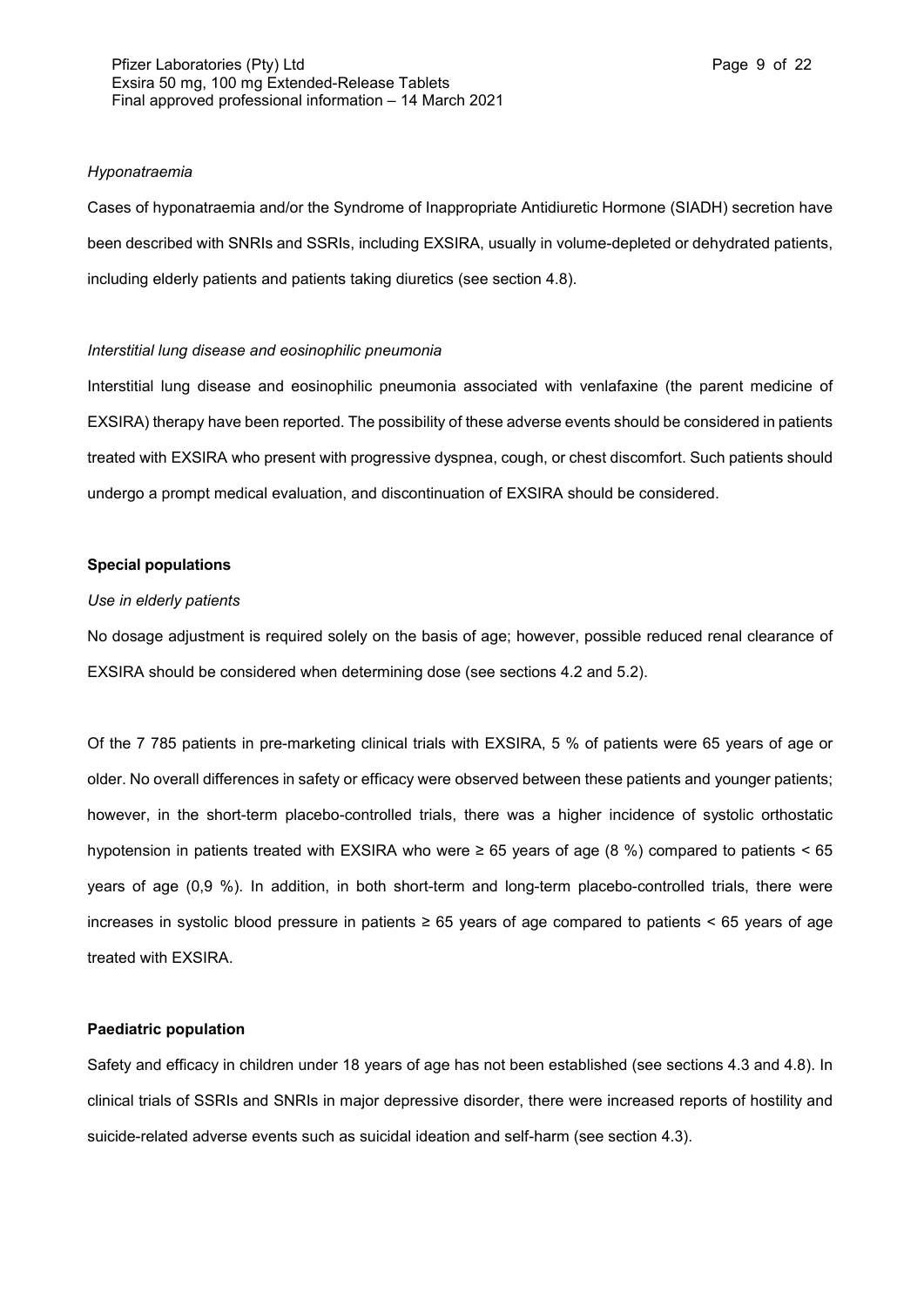#### **4.5 Interaction with other medicines and other forms of interaction**

#### *Monoamine oxidase inhibitors (MAOI)*

Adverse reactions, some of which were serious, have been reported in patients who have recently been discontinued from a monoamine oxidase inhibitor (MAOI) and started on antidepressants with pharmacological properties similar to EXSIRA (SNRIs or SSRIs), or who have recently had SNRI or SSRI therapy discontinued prior to initiation of an MAOI. These reactions have included tremor, myoclonus, diaphoresis, nausea, vomiting, flushing, dizziness, hyperthermia with features resembling neuroleptic malignant syndrome, seizures and death. Concomitant use of EXSIRA in patients taking MAOIs, including selegiline and linezolid [an antibiotic which is a reversible non-selective MAOI], is contraindicated (see sections 4.3 and 4.4).

## *Central nervous system (CNS)-active medicines*

The risk of using EXSIRA in combination with other CNS-active medicines has not been systematically evaluated. Consequently, caution is advised when EXSIRA is taken in combination with other CNS-active medicines.

#### *Serotonin syndrome*

Serotonin syndrome, a potentially life-threatening condition, may occur with EXSIRA treatment, particularly with concomitant use of other medicines that may affect the serotonergic neurotransmitter system (including triptans, SSRIs, other SNRIs, lithium, sibutramine, tramadol, St. John's Wort [*Hypericum perforatum*], pethidine), with medicines that impair metabolism of serotonin (such as MAOIs, including linezolid, see section 4.3), or with serotonin precursors (such as tryptophan supplements). Serotonin syndrome symptoms may include mental status changes, autonomic instability, neuromuscular aberrations and/or gastrointestinal symptoms (see section 4.4).

#### *Ethanol*

Patients should be advised to avoid alcohol consumption while taking EXSIRA.

*Potential for other medicines to affect EXSIRA*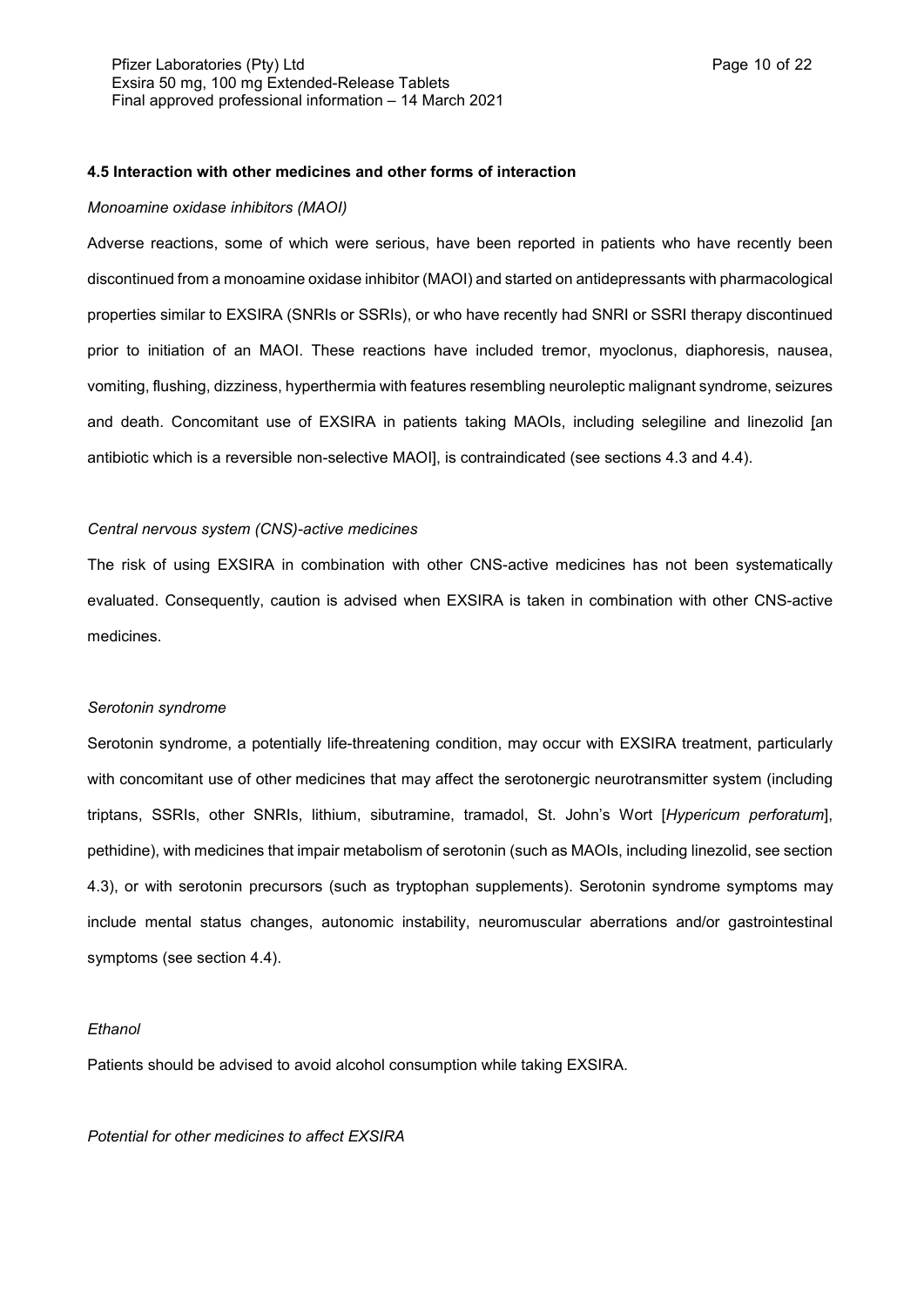### Pfizer Laboratories (Pty) Ltd **Page 11 of 22** Page 11 of 22 Exsira 50 mg, 100 mg Extended-Release Tablets Final approved professional information – 14 March 2021

#### *Inhibitors of CYP3A4*

CYP3A4 is involved in EXSIRA elimination. In a clinical trial, ketoconazole (200 mg twice daily) increased the area under the concentration vs. time curve (AUC) of EXSIRA (400 mg single dose) by approximately 43 %, a weak interaction and Cmax by about 8 %. Concomitant use of EXSIRA with potent inhibitors of CYP3A4 may result in higher exposure to EXSIRA.

### *Inhibitors of other CYP enzymes*

Based on *in vitro* data, medicines that inhibit CYP isozymes 1A1, 1A2, 2A6, 2D6, 2C8, 2C9, 2C19, and 2E1 are not expected to have significant impact on the pharmacokinetic profile of EXSIRA.

#### *Potential for EXSIRA to affect other medicines*

#### *Medicines metabolised by CYP2D6*

Clinical trials have shown that EXSIRA is a weak inhibitor of CYP2D6 at a dose of 100 mg daily. When EXSIRA was administered at a dose of 100 mg daily in conjunction with a single 50 mg dose of desipramine, a CYP2D6 substrate, the AUC of desipramine increased approximately 17 %. When 400 mg was administered, the AUC of desipramine increased approximately 90 %. When EXSIRA was administered at a dose of 100 mg daily in conjunction with a single 60 mg dose of codeine, a CYP2D6 substrate metabolised to morphine, the AUC of codeine was unchanged, the AUC of morphine decreased approximately 8 %. Concomitant use of EXSIRA with a medicine metabolised by CYP2D6 may result in increased concentrations of that medicine and decreased concentrations of its CYP2D6 metabolites.

#### *Medicines metabolised by CYP3A4*

*In vitro*, EXSIRA does not inhibit or induce the CYP3A4 isozymes. In a clinical trial, when EXSIRA was administered (at a dose of 400 mg daily) in conjunction with a single 4 mg dose of midazolam, a CYP3A4 substrate, the AUC of midazolam decreased by approximately 31 %. In a second study, EXSIRA 50 mg daily was co-administered with a single 4 mg dose of midazolam. The AUC and  $C_{\text{max}}$  of midazolam decreased by approximately 29 % and 14 %, respectively. Concomitant use of EXSIRA with a medicine metabolised by CYP3A4 may result in lower exposures to that medicine.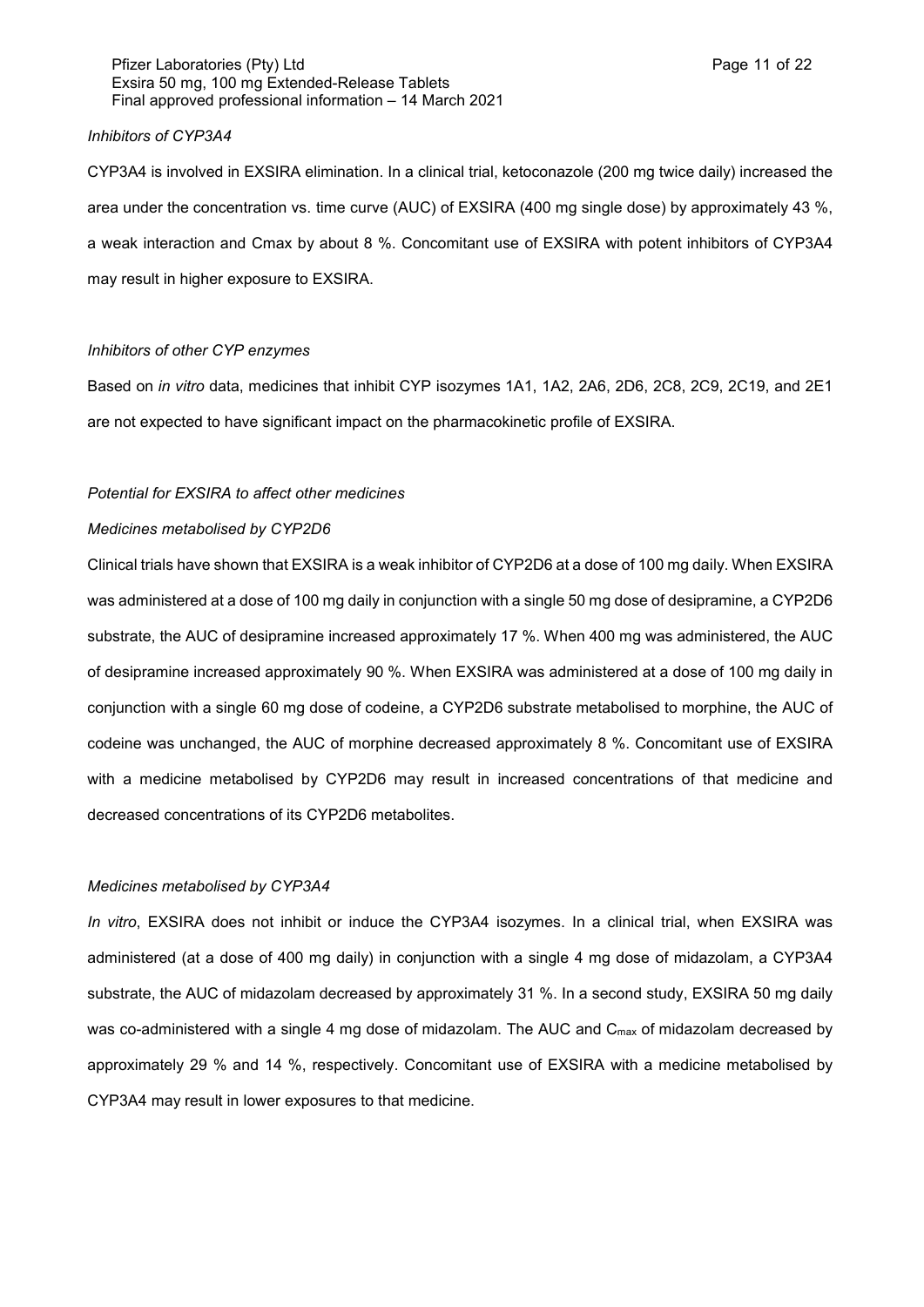## Pfizer Laboratories (Pty) Ltd **Page 12 of 22** and Page 12 of 22 Exsira 50 mg, 100 mg Extended-Release Tablets Final approved professional information – 14 March 2021

## *Medicines metabolised by a combination of both CYP2D6 and CYP3A4 (tamoxifen and aripiprazole)*

Clinical studies have shown that EXSIRA (100 mg daily) does not have a clinically relevant effect on medicines metabolised by a combination of both CYP2D6 and CYP3A4 enzymes.

A single 40 mg dose of tamoxifen, which is metabolised to active metabolites 4-hydroxy-tamoxifen and endoxifen primarily by CYP2D6 with minor contributions to metabolism by CYP3A4, was administered in conjunction with EXSIRA (100 mg daily). The AUC increased by 3 % with concomitant administration of EXSIRA. The AUC of 4-hydroxy-tamoxifen increased by 9 %. Endoxifen AUC was decreased by 12 %.

EXSIRA was administered at a dose of 100 mg daily in conjunction with a single 5 mg dose of aripiprazole, a CYP2D6 and CYP3A4 substrate metabolised to the active metabolite dehydro-aripiprazole. The AUC of aripiprazole increased by 6 %, with concomitant administration of EXSIRA. The AUC of dehydro-aripiprazole increased by 3 %, with concomitant administration.

## *Medicines metabolised by CYP1A2, 2A6, 2C8, 2C9 and 2C19*

*In vitro*, EXSIRA does not inhibit CYP1A2, 2A6, 2C8, 2C9, and 2C19 isozymes and would not be expected to affect the pharmacokinetics of medicines that are metabolised by these CYP isozymes.

## *P-glycoprotein transporter*

*In vitro*, EXSIRA is not a substrate or an inhibitor for the P-glycoprotein transporter.

## *Laboratory test interactions*

False-positive urine immunoassay screening tests for phencyclidine (PCP) and amphetamine have been reported in patients taking EXSIRA. This is due to lack of specificity of the screening tests. False positive test results may be expected for several days following discontinuation of EXSIRA therapy. Confirmatory tests, such as gas chromatography/mass spectrometry, will distinguish EXSIRA from PCP and amphetamine.

## *Electroconvulsive therapy*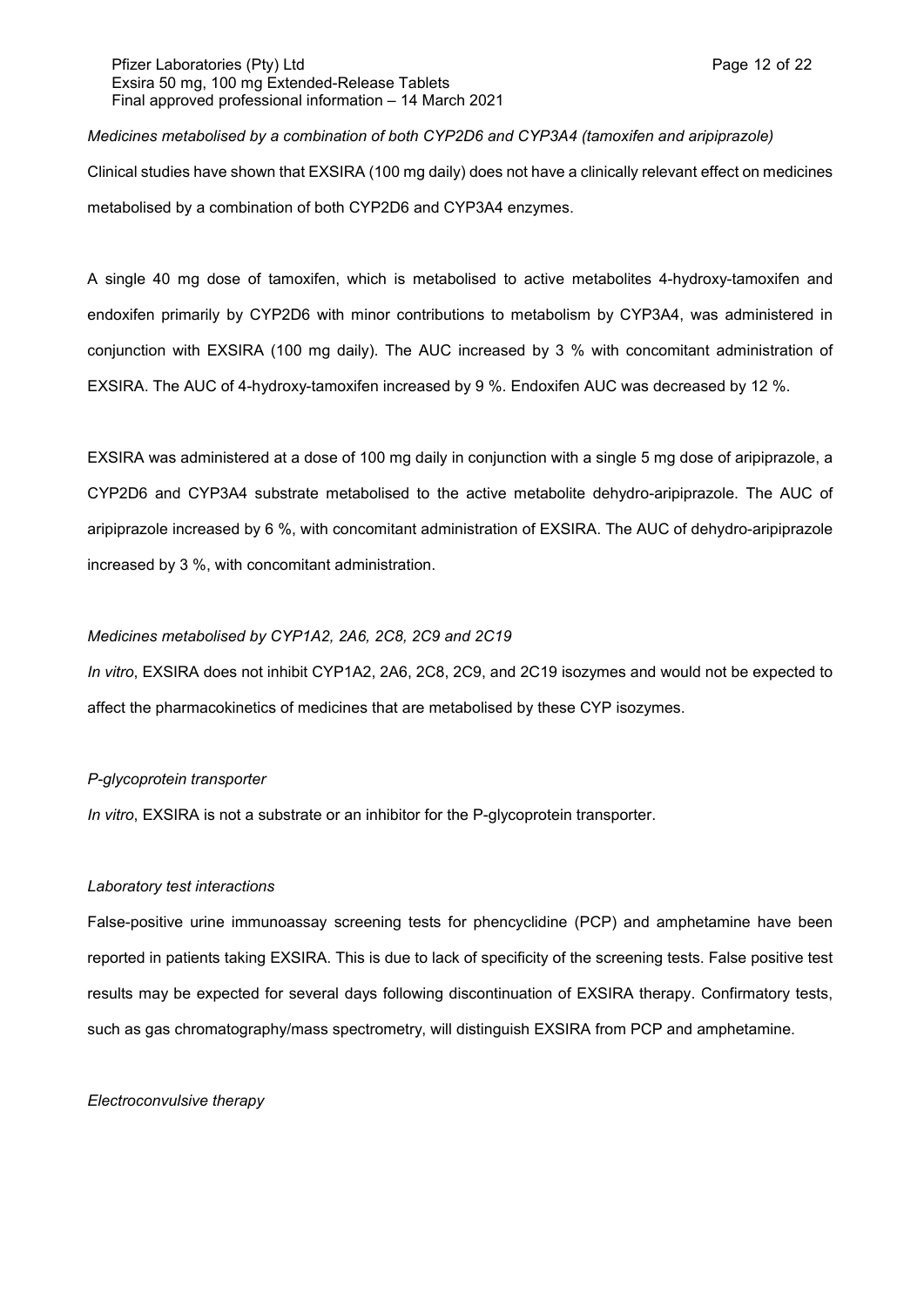There are no clinical data establishing the risks and/or benefits of electroconvulsive therapy combined with EXSIRA treatment for MDD.

## **4.6 Fertility, pregnancy and lactation**

EXSIRA must not be administered to pregnant or lactating women. Safety during human pregnancy and lactation has not been established (see section 4.3).

## **Pregnancy**

The safety of EXSIRA in human pregnancy has not been established. If EXSIRA is used until, or shortly before birth, discontinuation effects in the newborn may occur.

Complications, including the need for respiratory support, tube feeding or prolonged hospitalisation, have been reported in neonates exposed to SNRIs or SSRIs late in the third trimester. Such complications can arise immediately upon delivery. Patients should be advised to notify their doctor if they become pregnant or intend to become pregnant during therapy.

Observational data indicate an increased risk (less than 2-fold) of postpartum haemorrhage following SSRI/SNRI exposure within the month prior to birth (see sections 4.4 and 4.8).

## **Breastfeeding**

EXSIRA (O-desmethylvenlafaxine) is excreted in human milk. Because of the potential for serious adverse reactions in nursing infants from EXSIRA, a decision should be made whether or not to discontinue nursing or to discontinue EXSIRA, taking into account the importance of the medicine to the mother.

## **4.7 Effects on ability to drive and use machines**

EXSIRA may impair judgement, thinking and motor skills. Therefore, patients should be cautioned about their ability to drive or operate hazardous machinery.

## **4.8 Undesirable effects**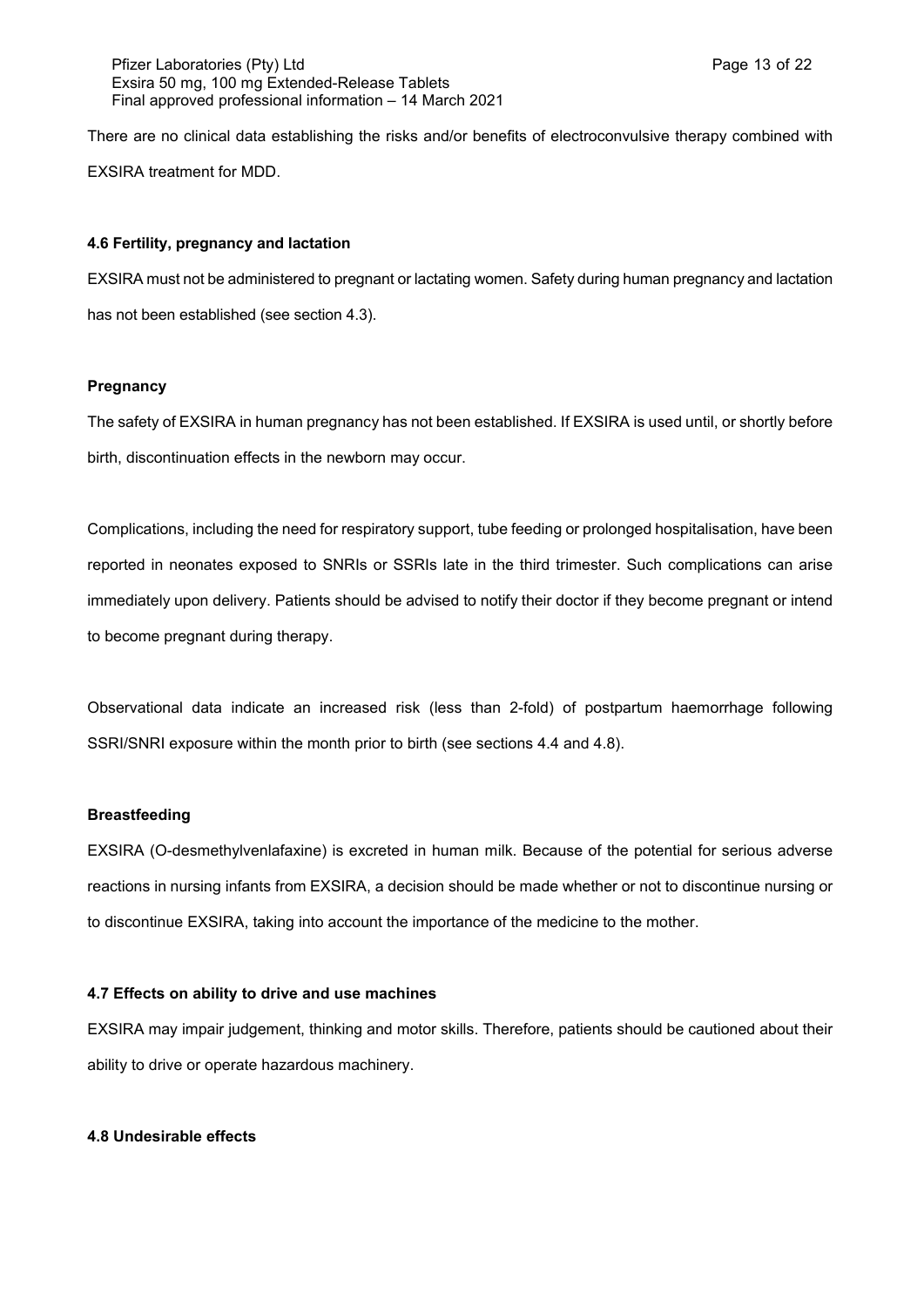## *Tabulated summary of adverse reactions*

Adverse reactions are categorised by body system and listed in order of decreasing frequency using the following definitions:

Expected frequency of adverse reactions is presented in CIOMS frequency categories: Very common: ≥ 10

%, Common: ≥ 1 % and < 10 %, Uncommon: ≥ 0,1 % and < 1 %, Rare: ≥ 0,01 % and < 0,1 %, Very rare: < 0,01 %.

| <b>System Organ</b> | <b>Frequency</b> | <b>Side Effect</b>                     |
|---------------------|------------------|----------------------------------------|
| <b>Class</b>        |                  |                                        |
| Immune system       | Uncommon         | Hypersensitivity                       |
| disorders           |                  |                                        |
| Metabolism and      | Common           | Decreased appetite                     |
| nutritional         | Rare             | Hyponatraemia                          |
| disorders           |                  |                                        |
| Psychiatric         | Very common      | Insomnia                               |
| disorders           | Common           | Anxiety, abnormal dreams, nervousness, |
|                     |                  | decreased libido, anorgasmia           |
|                     | Uncommon         | Withdrawal syndrome, abnormal orgasm,  |
|                     |                  | depersonalisation                      |
|                     | Rare             | Hypomania, hallucinations              |
| Nervous system      | Very common      | Dizziness, headache                    |
| disorders           | Common           | Somnolence, tremor, paraesthesia,      |
|                     |                  | dysgeusia, disturbance in attention,   |
|                     |                  | vertigo                                |
|                     | Uncommon         | Syncope                                |
|                     | Rare             | Convulsion, dystonia                   |
| Eye disorders       | Common           | Blurred vision, mydriasis              |
| Ear and             | Common           | <b>Tinnitus</b>                        |
| labyrinth           |                  |                                        |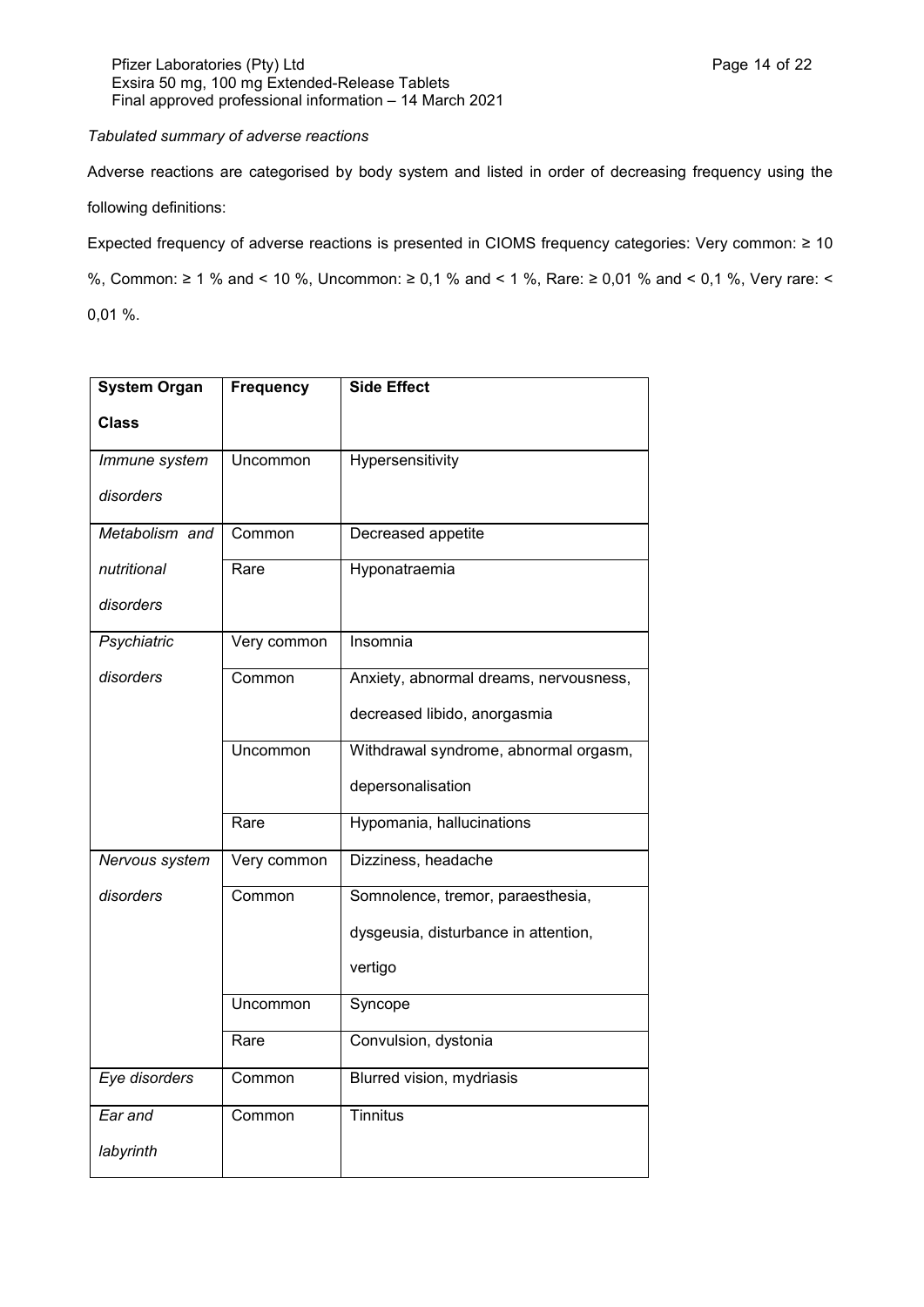| disorders         |             |                                             |
|-------------------|-------------|---------------------------------------------|
| Cardiac           | Common      | Palpitations, tachycardia                   |
| disorders         |             |                                             |
| Vascular          | Common      | Hot flush                                   |
| disorders         | Uncommon    | Orthostatic hypotension (see section 4.4),  |
|                   |             | peripheral coldness                         |
| Respiratory,      | Common      | Yawning                                     |
| thoracic and      | Uncommon    | Epistaxis                                   |
| mediastinal       |             |                                             |
| disorders         |             |                                             |
| Gastrointestinal  | Very common | Nausea, dry mouth, constipation             |
| disorders         | Common      | Diarrhoea, vomiting                         |
| Skin and          | Very common | Hyperhidrosis                               |
| subcutaneous      | Common      | Rash                                        |
| tissue disorders  | Uncommon    | Alopecia                                    |
|                   | Rare        | Photosensitivity reaction, angioedema       |
|                   | Not known   | Stevens-Johnson syndrome**                  |
| Musculoskeletal,  | Common      | Musculoskeletal stiffness                   |
| connective        |             |                                             |
| tissue and bone   |             |                                             |
| disorders         |             |                                             |
| Renal and         | Uncommon    | Urinary hesitation, proteinuria, urinary    |
| urinary disorders |             | retention                                   |
| Reproductive      | Common      | Erectile dysfunction*, delayed              |
| system and        |             | ejaculation*, ejaculation failure*          |
| breast disorders  | Uncommon    | Ejaculation disorder*, sexual dysfunction   |
|                   | Not known   | Postpartum haemorrhage***                   |
| General           | Common      | Fatigue, chills, asthenia, feeling jittery, |
| disorders and     |             | irritability                                |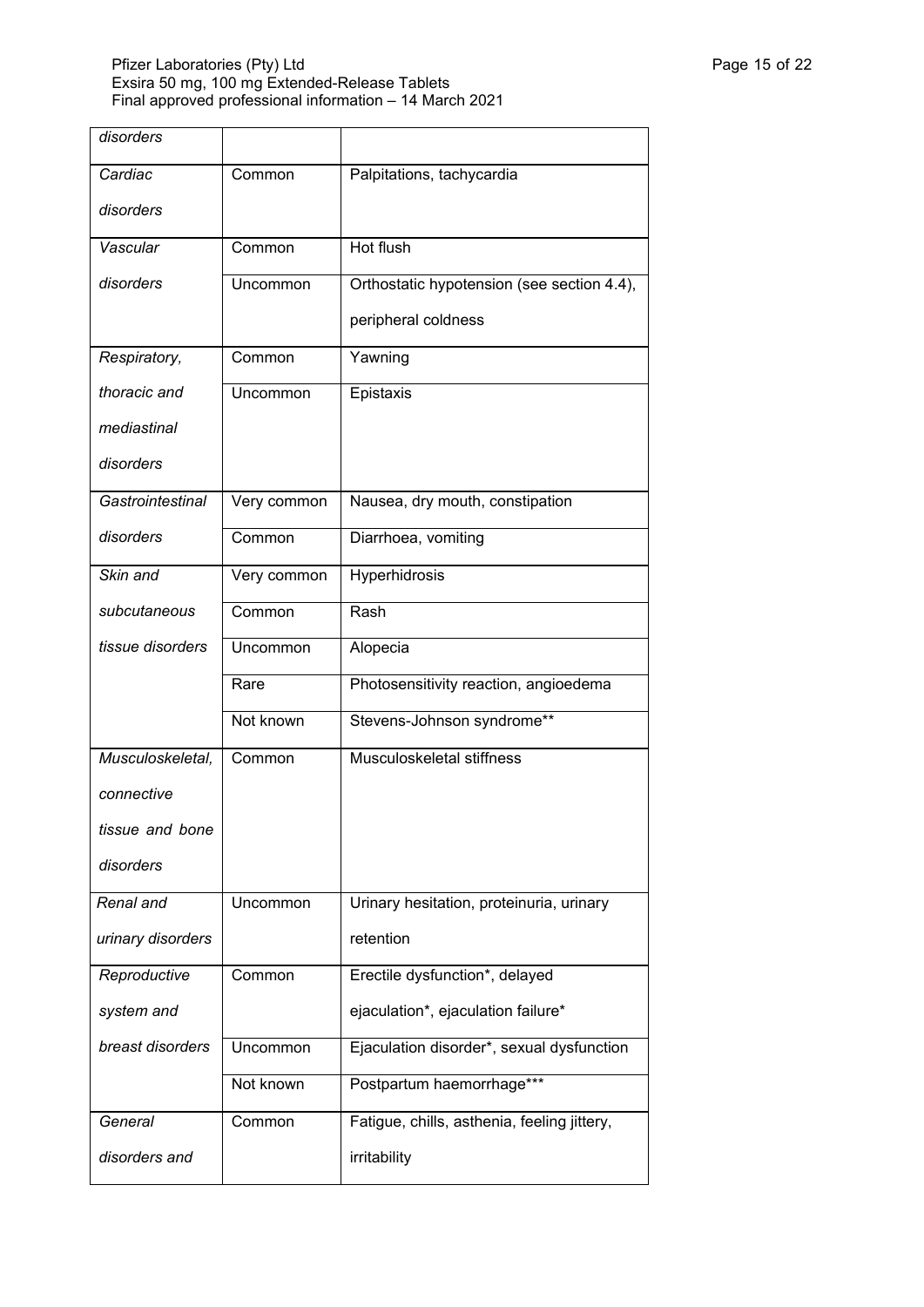| administration<br>site conditions |          |                                          |
|-----------------------------------|----------|------------------------------------------|
|                                   |          |                                          |
| Investigations                    | Common   | Increased weight, increased blood        |
|                                   |          | pressure, decreased weight               |
|                                   | Uncommon | Increased blood cholesterol, increased   |
|                                   |          | blood triglycerides, abnormal liver      |
|                                   |          | function test, increased blood prolactin |

\*Frequency is calculated based on men only

\*\*Adverse reaction identified during post-approval use

\*\*\*This event has been reported for the therapeutic class of SSRIs/SNRIs (see section 4.4 and 4.6)

## *Post-marketing experience*

The following adverse reactions have been identified during post-approval use of EXSIRA.

| System organ class | Undesirable effect |
|--------------------|--------------------|
| Gastrointestinal   | Acute pancreatitis |
| disorders          |                    |

## *Reporting of suspected adverse reactions*

Reporting suspected adverse reactions after authorisation of the medicine is important. It allows continued monitoring of the benefit/risk balance of the medicine. Health care providers are asked to report any suspected adverse reactions to SAHPRA via the "**6.04 Adverse Drug Reactions Reporting Form**", found online under SAHPRA's publications:

<https://www.sahpra.org.za/Publications/Index/8>

## **4.9 Overdose**

There is limited clinical experience with EXSIRA overdosage in humans.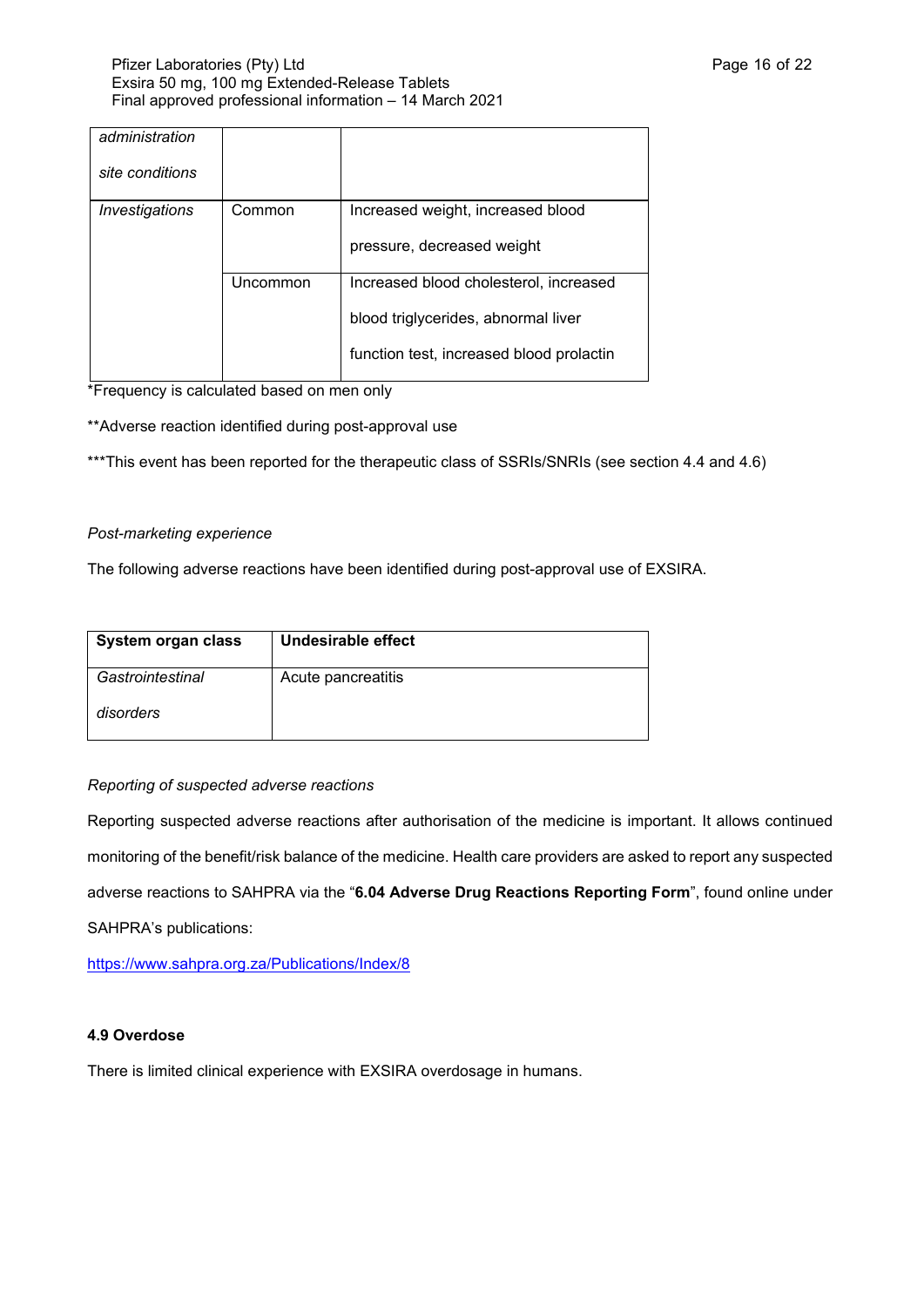### Pfizer Laboratories (Pty) Ltd **Page 17 of 22** and Page 17 of 22 Exsira 50 mg, 100 mg Extended-Release Tablets Final approved professional information – 14 March 2021

No specific antidotes for EXSIRA are known. Induction of emesis is not recommended. Because of the moderate volume of distribution of this medicine, forced diuresis, dialysis, haemoperfusion, and exchange transfusion are unlikely to be of benefit.

Treatment should consist of those general measures employed in the management of overdosage with any SSRI/SNRI. Ensure an adequate airway, oxygenation, and ventilation. Monitor cardiac rhythm and vital signs. General supportive and symptomatic measures are also recommended. Gastric lavage with a large-bore orogastric tube with appropriate airway protection, if needed, may be indicated if performed soon after ingestion or in symptomatic patients. Activated charcoal should be administered.

## **5. PHARMACOLOGICAL PROPERTIES**

#### **5.1 Pharmacodynamic properties**

Pharmacological classification: A 1.2 Psychoanaleptics (antidepressants)

Non-clinical studies have shown that desvenlafaxine succinate is a selective serotonin and norepinephrine reuptake inhibitor (SNRI). The clinical efficacy of desvenlafaxine in the treatment of major depressive disorder is thought to be related to the potentiation of these neurotransmitters in the central nervous system.

Desvenlafaxine lacked significant affinity for numerous receptors, including muscarinic-cholinergic, H1 histaminergic, or  $\alpha_1$ -adrenergic receptors *in vitro*. In the same comprehensive binding profile assay, desvenlafaxine also lacked significant affinity for various ion channels, including calcium, chloride, potassium and sodium ion channels and also lacked monoamine oxidase (MAO) inhibitory activity. Desvenlafaxine lacked significant activity in the *in vitro* cardiac potassium channel (hERG) assay.

#### **5.2 Pharmacokinetic properties**

The single-dose pharmacokinetics of desvenlafaxine is linear and dose-proportional in a dose range of 50 mg to 600 mg/day. The mean terminal half-life,  $t_{1/2}$  is approximately 11 hours. With once-daily dosing, steadystate plasma concentrations are achieved within approximately  $4 - 5$  days. At steady state, multiple-dose accumulation of desvenlafaxine is linear and predictable from the single-dose pharmacokinetic profile.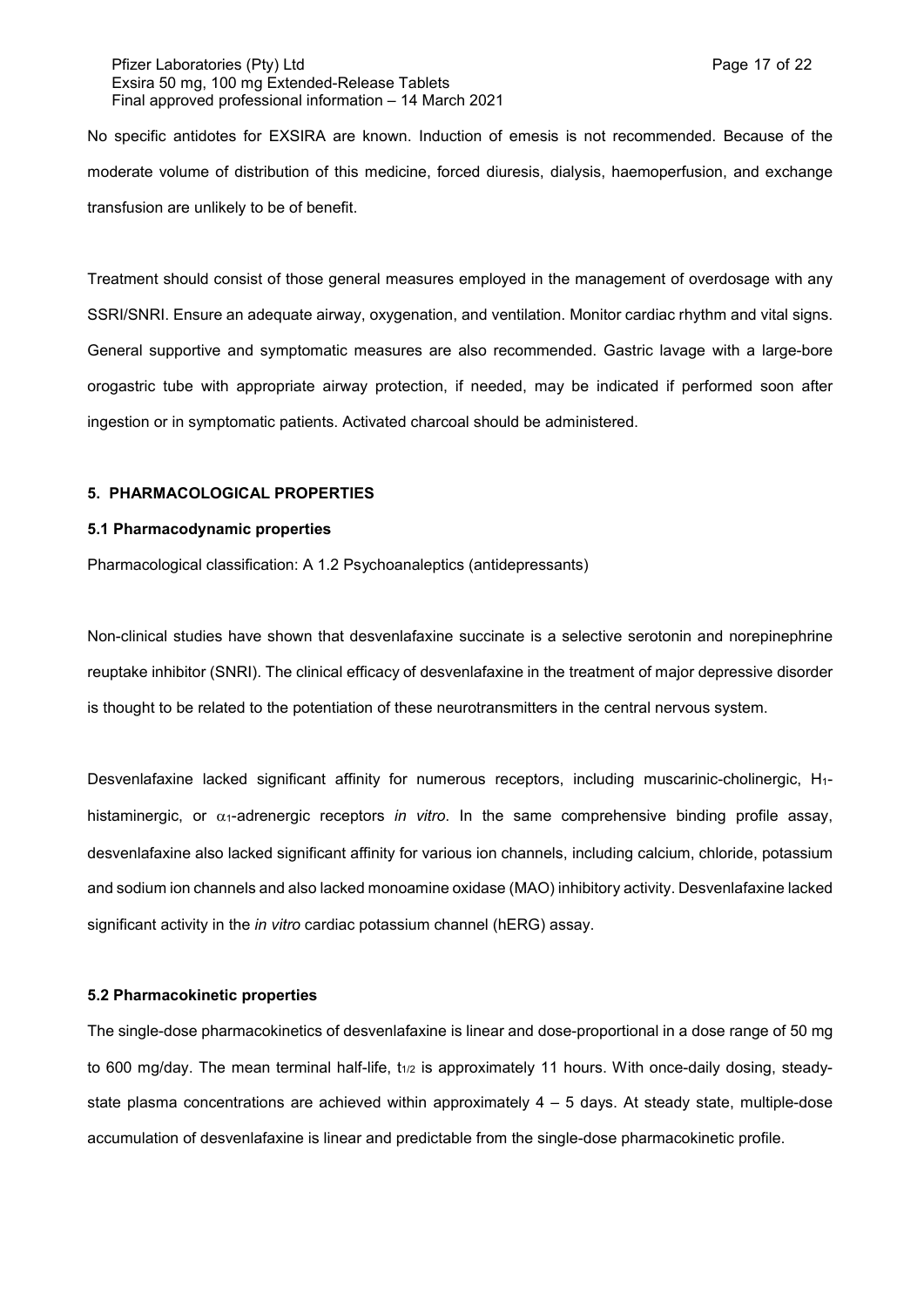There is a statistically significant increase in exposure in females compared to males ( $C_{\text{max}}$  18 – 37 % greater; AUC 6 – 17 % greater).

### *Absorption and distribution*

Desvenlafaxine is well absorbed, with an absolute oral bioavailability of 80 %. Mean time to peak plasma concentrations (T<sub>max</sub>) is about 7,5 hours after oral administration. AUC and C<sub>max</sub> of 6,747 ng.hr/mL and 376 ng/mL, respectively, are predicted after a single dose of 100 mg.

#### *Effects of food*

A food-effect trial involving administration of desvenlafaxine to healthy subjects under fasting and fed conditions (high-fat meal) indicated that the Cmax was increased about 16 % in the fed state, while the AUCs were similar. This difference is not clinically significant; therefore, desvenlafaxine can be taken without regard to meals.

The plasma protein binding of desvenlafaxine is low (30 %) and is independent of medicine concentration. Desvenlafaxine's volume of distribution at steady-state following intravenous administration is 3,4 L/kg, indicating distribution into nonvascular compartments.

#### *Metabolism and elimination*

Approximately 45 % of desvenlafaxine is excreted unchanged in urine. Desvenlafaxine is primarily metabolised by conjugation (mediated by UGT isoforms, including UGT1A1, UGT1A3, UGT2B4, UGT2B15, and UGT2B17) and to a minor extent through oxidative metabolism. Approximately 19 % of the administered dose is excreted as the glucuronide metabolite and < 5 % as the oxidative metabolite (N, Odidesmethylvenlafaxine) in urine. CYP3A4 is the predominant cytochrome P450 isozyme mediating the oxidative metabolism (N-demethylation) of desvenlafaxine.

#### *QTc trial*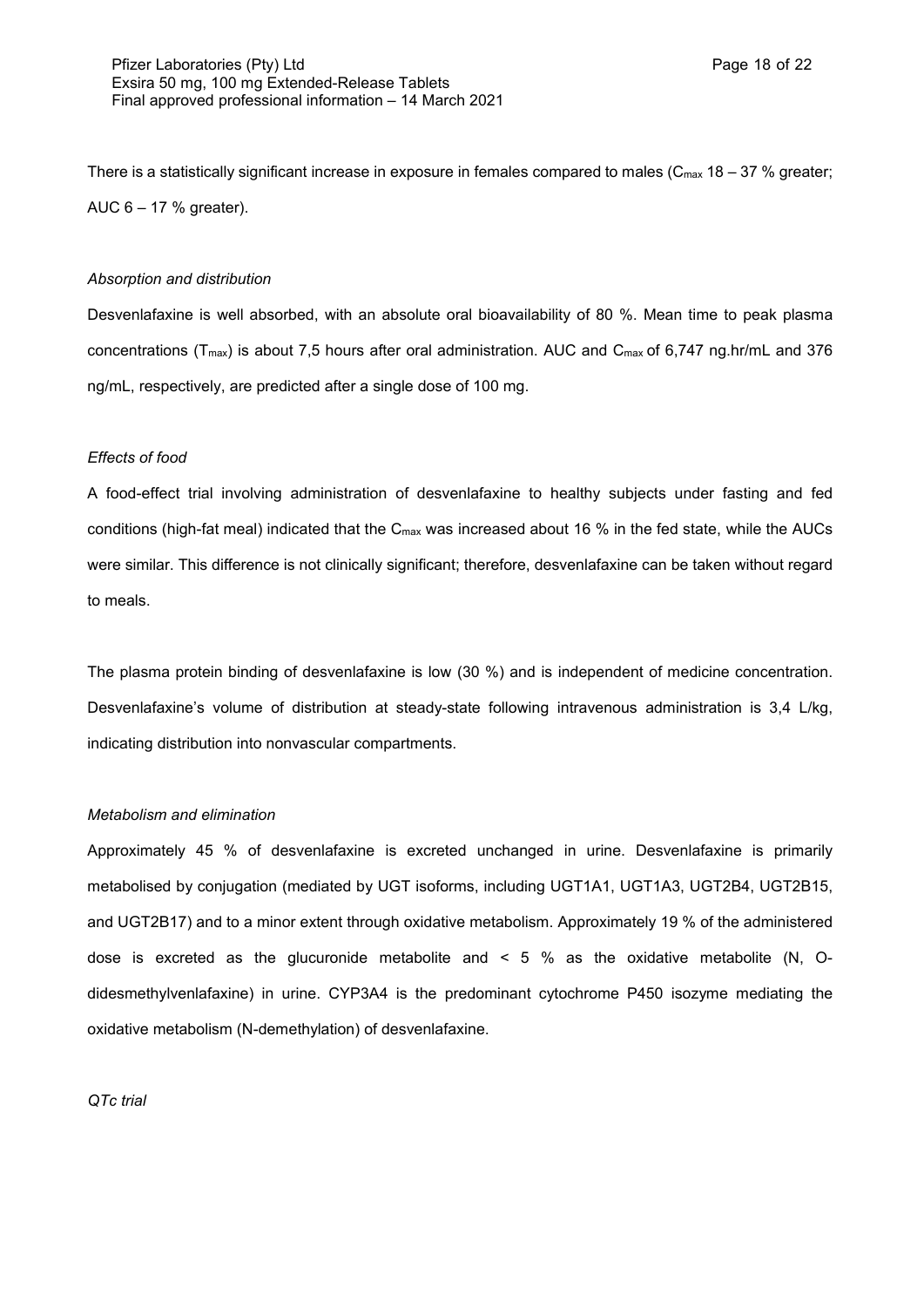In a QTc study with prospectively determined criteria, in healthy women, desvenlafaxine did not cause QT prolongation. Additionally, no effect on QRS interval was observed.

#### **Special populations**

### *Elderly*

In a trial of healthy subjects administered doses up to 300 mg, there was an age-dependent decrease in desvenlafaxine clearance, resulting in a 32 % increase in C<sub>max</sub> and a 55 % increase in AUC values in subjects greater than 75 years of age, as compared with subjects 18 to 45 years of age. No dosage adjustment is required solely on the basis of age; however, possible reduced renal clearance of desvenlafaxine should be considered when determining dose (see sections 4.2 and 4.4).

#### *Patients with renal impairment*

The pharmacokinetics of a single dose of desvenlafaxine succinate 100 mg were studied in subjects with mild (CrCl 50 – 80 mL/min) (n=9), moderate (CrCl 30 – 50 mL/min) (n=8), severe (CrCl < 30 mL/min) (n=7), endstage renal disease (ESRD) (n=9) requiring dialysis and to healthy, age-matched control subjects (n=8). Elimination was significantly correlated with creatinine clearance. Total body clearance was reduced by 29 % in mild, 39 % in moderate, 51 % in severe renal impairment, and 58 % in ESRD compared to healthy subjects. This reduced clearance resulted in increases in AUCs of 42 % in mild, 56 % in moderate, 108 % in severe (24-hr CrCl < 30 mL/min), and 116 % in ESRD subjects. The mean terminal half-life  $(t_{1/2})$  was prolonged from 11,1 hours in the healthy subjects to 13,5, 15,5, 17,6 and 22,8 hours in mild, moderate, severe renal impairment and ESRD subjects, respectively.

Less than 5 % of the medicine in the body was cleared during a standard 4-hour haemodialysis procedure. Therefore, supplemental doses should not be given to patients after dialysis. Dosage adjustment is recommended in patients with significant impairment of renal function (see sections 4.2 and 4.4).

*Patients with hepatic impairment*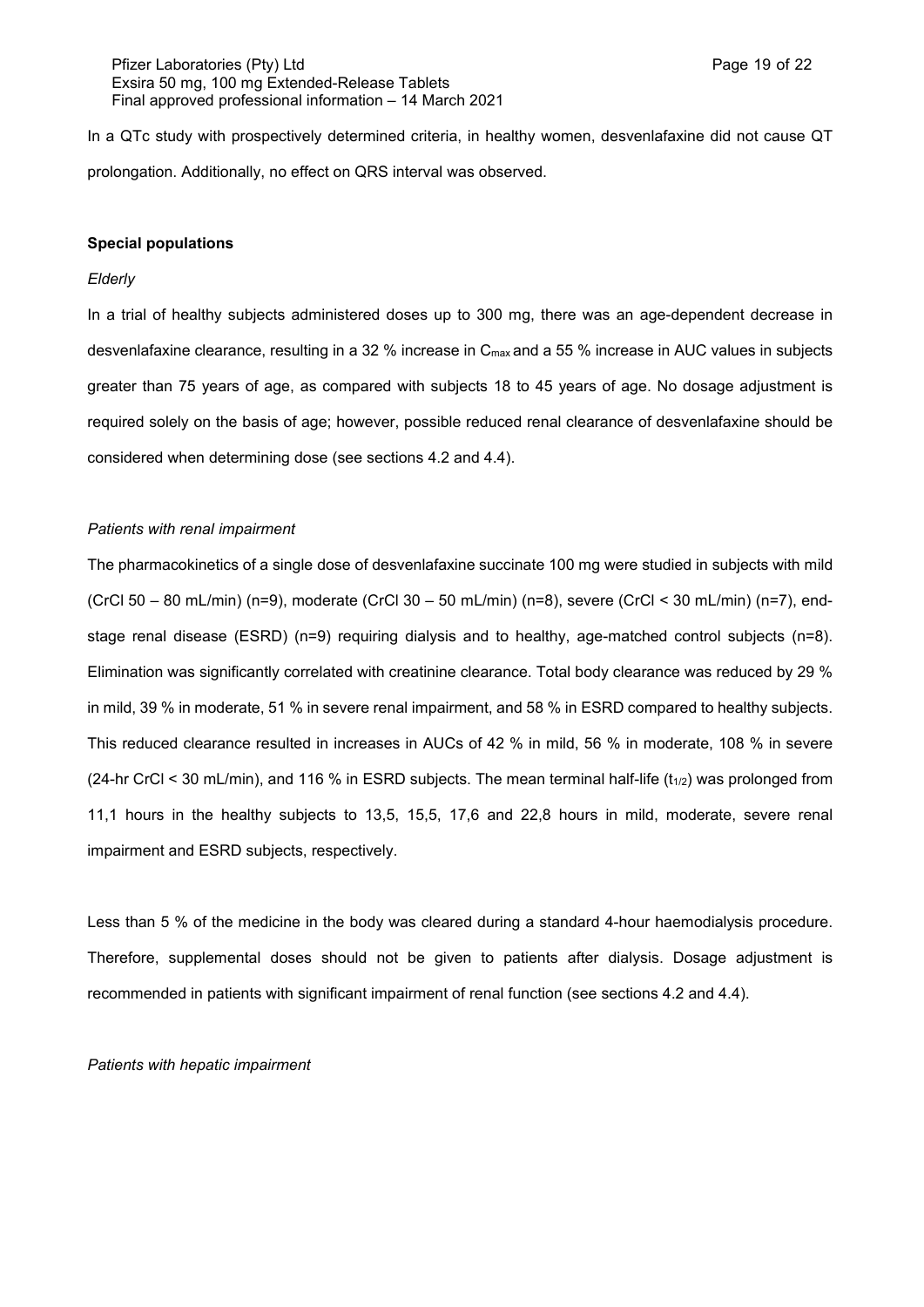## Pfizer Laboratories (Pty) Ltd **Page 20 of 22** and Page 20 of 22 Exsira 50 mg, 100 mg Extended-Release Tablets Final approved professional information – 14 March 2021

The pharmacokinetics of desvenlafaxine succinate 100 mg were studied in subjects with mild (Child-Pugh A, n=8), moderate (Child-Pugh B, n=8), and severe (Child-Pugh C, n=8) hepatic impairment and in healthy subjects (n=12).

Average AUC was increased by approximately 31 % and 35 % in patients with moderate and severe hepatic impairment, respectively, as compared to healthy subjects. Average AUC values were comparable in subjects with mild hepatic impairment and healthy subjects (< 5 % difference).

Systemic clearance (CL/F) was decreased by approximately 20 % and 36 % in patients with moderate and severe hepatic impairment, respectively, as compared to healthy subjects. CL/F values were comparable in mild hepatic impairment and healthy subjects (< 5 % difference).

The mean  $t_{1/2}$  changed from approximately 10 hours in healthy subjects and subjects with mild hepatic impairment to 13 and 14 hours in moderate and severe hepatic impairment, respectively (see section 4.2).

## **Paediatric population**

Safety and efficacy in patients less than 18 years of age has not been established.

## **6. PHARMACEUTICAL PARTICULARS**

**6.1 List of excipients** *EXSIRA 50 mg extended-release tablets Tablet core* Hypromellose Magnesium stearate Microcrystalline cellulose Talc

*Film-coating* Macrogol/PEG 3350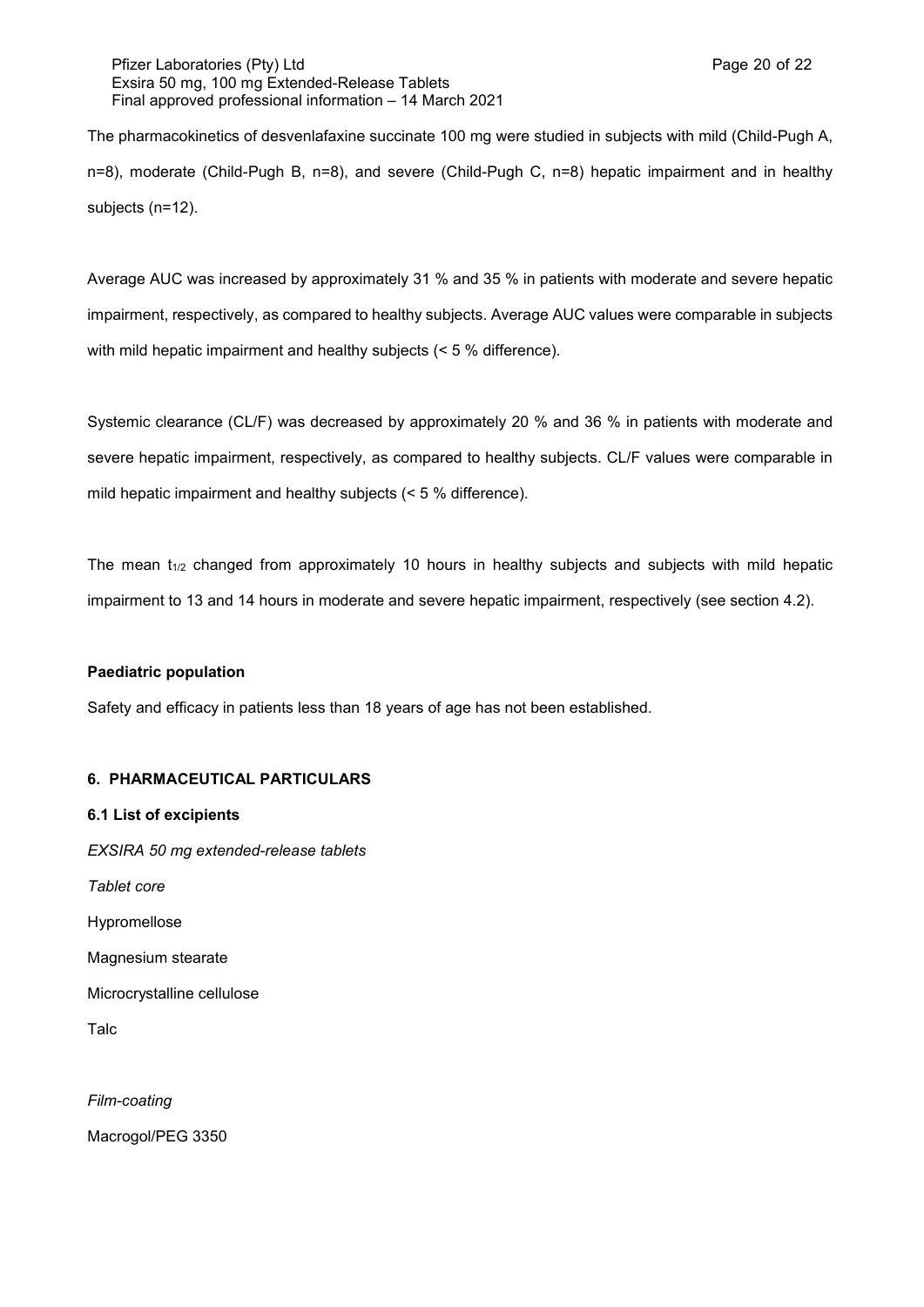### Pfizer Laboratories (Pty) Ltd **Philosopheratories** (Pty) Ltd **Page 21 of 22** Exsira 50 mg, 100 mg Extended-Release Tablets Final approved professional information – 14 March 2021

Polyvinyl alcohol, part hydrolysed

Red iron oxide

Talc

Titanium dioxide

Yellow iron oxide

*EXSIRA 100 mg extended-release tablets*

*Tablet core*

Hypromellose

Magnesium stearate

Microcrystalline cellulose

Talc

*Film-coating* Macrogol/PEG 3350 Polyvinyl alcohol, part hydrolysed Red iron oxide Talc Titanium dioxide Yellow iron oxide FD&C Yellow #6/Sunset Yellow FCF Aluminium Lake

## **6.2 Incompatibilities**

Not applicable.

# **6.3 Shelf life**

24 months.

## **6.4 Special precautions for storage**